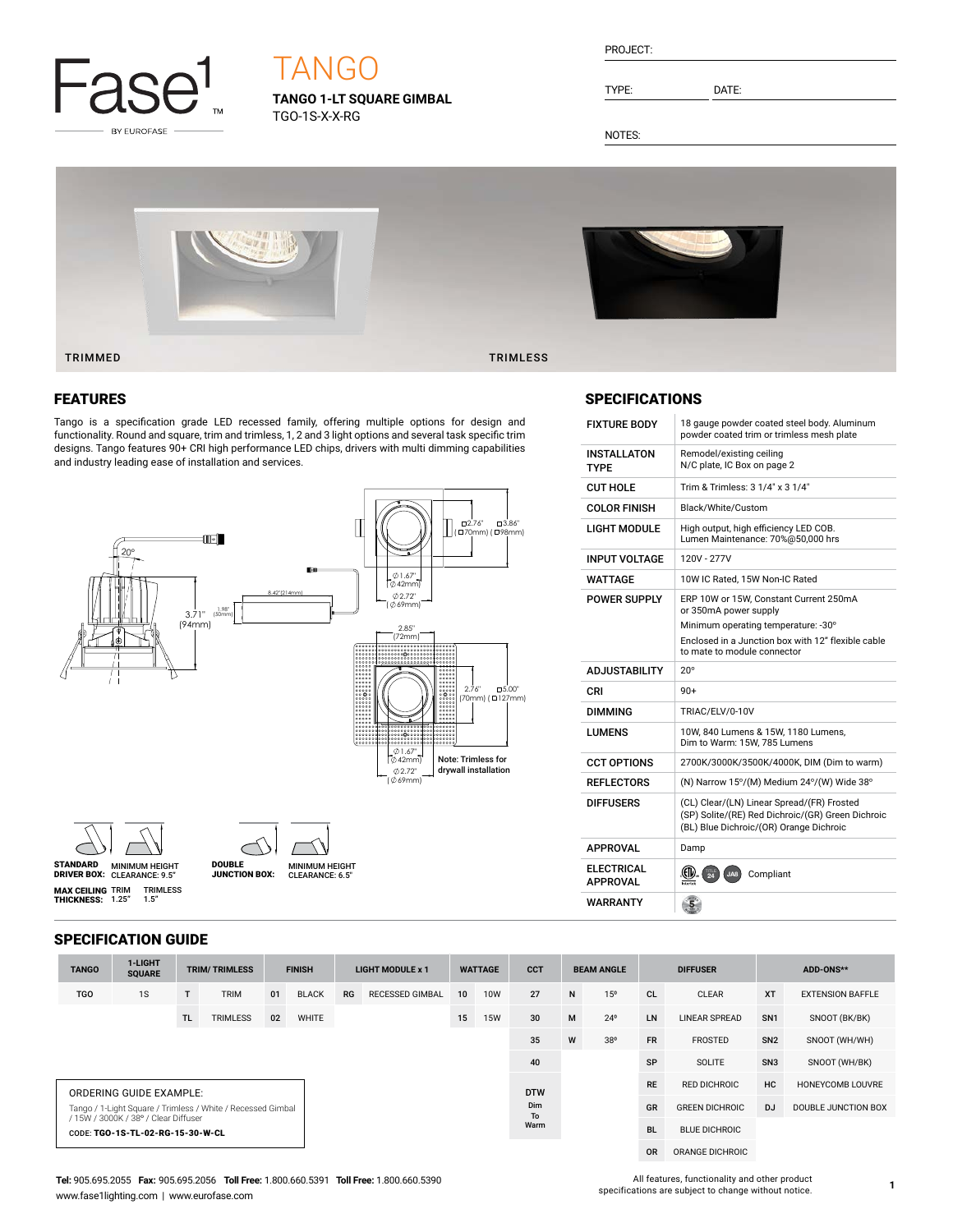

# TANGO

**TANGO 1-LT SQUARE GIMBAL** TGO-1S-X-X-RG

## REFLECTOR OPTIONS ADD-ONS





**SNOOT** (White ext/Black int) **(SN3)**



(Black ext/int) **(SN1)**

**HONEYCOMB LOUVRE** (Black ext/int) **(HC)**



**SNOOT** (White ext/int) **(SN2)**



**DOUBLE JUNCTION BOX** (Shallow Ceiling Application) **(DJ)**

### DIFFUSER OPTIONS



### NEW CONSTRUCTION PLATES + IC BOXES



### DRIVERS

- Compatible with TRIAC (forward-phase or leading-edge) ELV (reverse-phase or trailing edge) and 0-10V dimmers.
- ESSxxxW models: TRIAC and ELV dimming only at 120 Vac
- ESSxxxW models: ELV dimming only at 230 Vac
- 90° C maximum case hot spot temperature
- Class 2 power supply
- Lifetime: 50,000 hours at 70° case hot spot temperature (some models have a higher lifetime)
- IP64-rated (IP66 for ESST) case with silicone-based potting
- Protections: Output open load, over-current and short-circuit (hiccup), and over-temperature with auto recovery.
- Conducted and radiated EMI: Compliant with FCC CFR Title 47 Part 15 Class B (120 Vac) and Class A (277 Vac), and EN55015 (CISPR 15) at 220, 230, and 240 Vac.
- Complies with ENERGY STAR®, DLC (DesignLight Consortium®) and CA Title 24 technical requirements
- Worldwide safety approvals